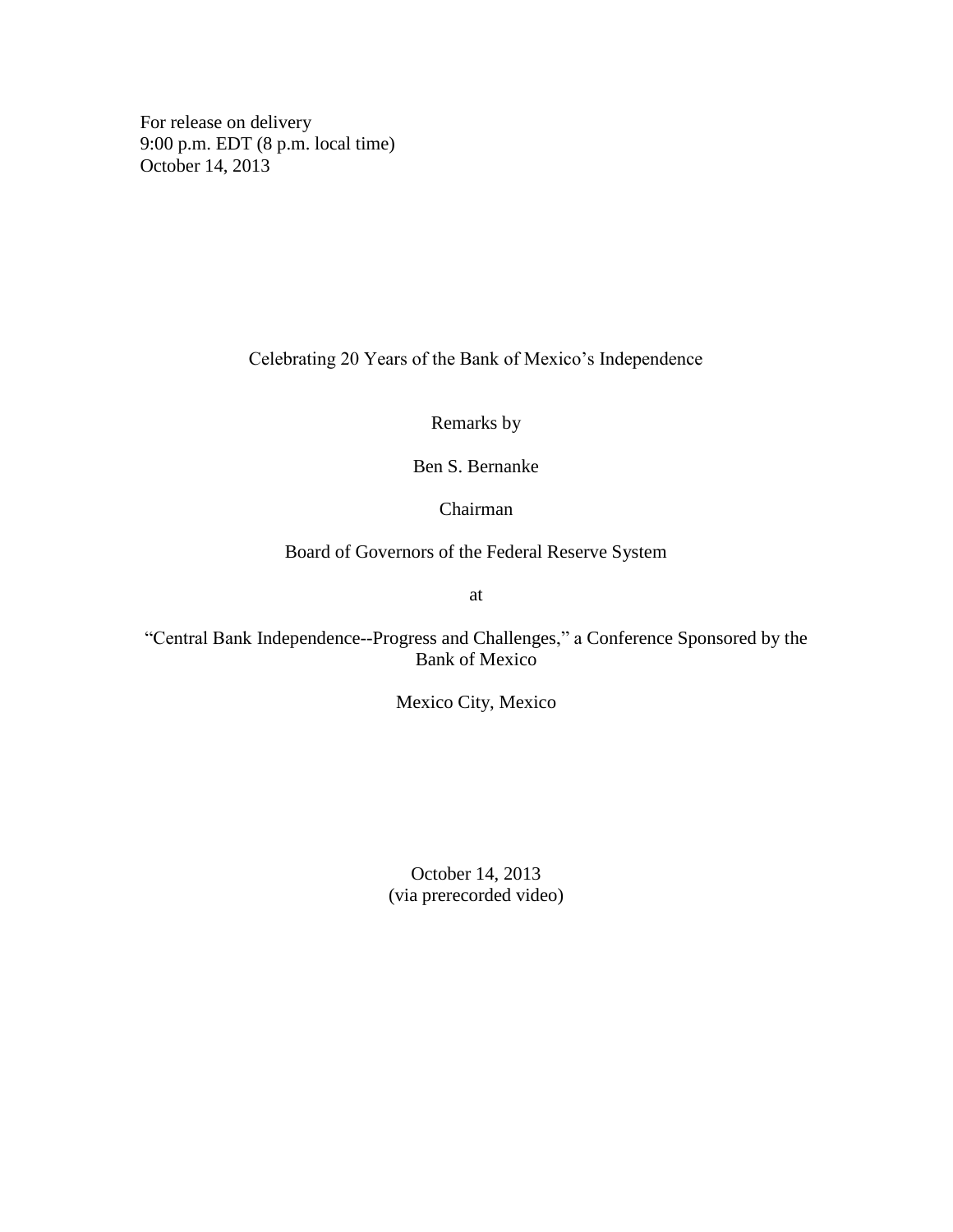It is a pleasure to offer a few remarks at this conference marking the 20th anniversary of the Bank of Mexico's independence. In August 1993, Mexico's congress approved changes to the country's constitution that granted policy autonomy to the Bank of Mexico and made price stability its primary mandate. Over the past two decades, these actions, along with a number of other constructive steps taken by Mexican policymakers, have paid substantial dividends in terms of improved economic performance.

At the time that the Mexican congress changed the status and mandate of the central bank, the nation's economy had been suffering periodic bouts of economic instability for many years. The 1970s through the mid-1990s in particular were marked by episodes of high inflation, boom-and-bust cycles, and financial crises. Indeed, shortly after the new Bank of Mexico law went into effect in April 1994, the Mexican economy entered the throes of the so-called peso crisis. However, the changes to the monetary policy framework, along with greater fiscal discipline and the adoption of a more flexible exchange rate, soon bore fruit. Notably, inflation fell to single-digit levels by the early 2000s. And in 2001 the Bank of Mexico formally adopted an inflation-targeting regime, which--outside of some temporary fluctuations--has succeeded in keeping inflation at around 4 percent.

Importantly, the improved monetary policy framework, together with other reforms, has thus far helped reduce Mexico's susceptibility to financial crises. When the recent financial crisis in the United States and other advanced economies threatened to spill over to Mexico, the inflation credibility enjoyed by the Bank of Mexico allowed it to counter economic weakness by easing monetary conditions, even though headline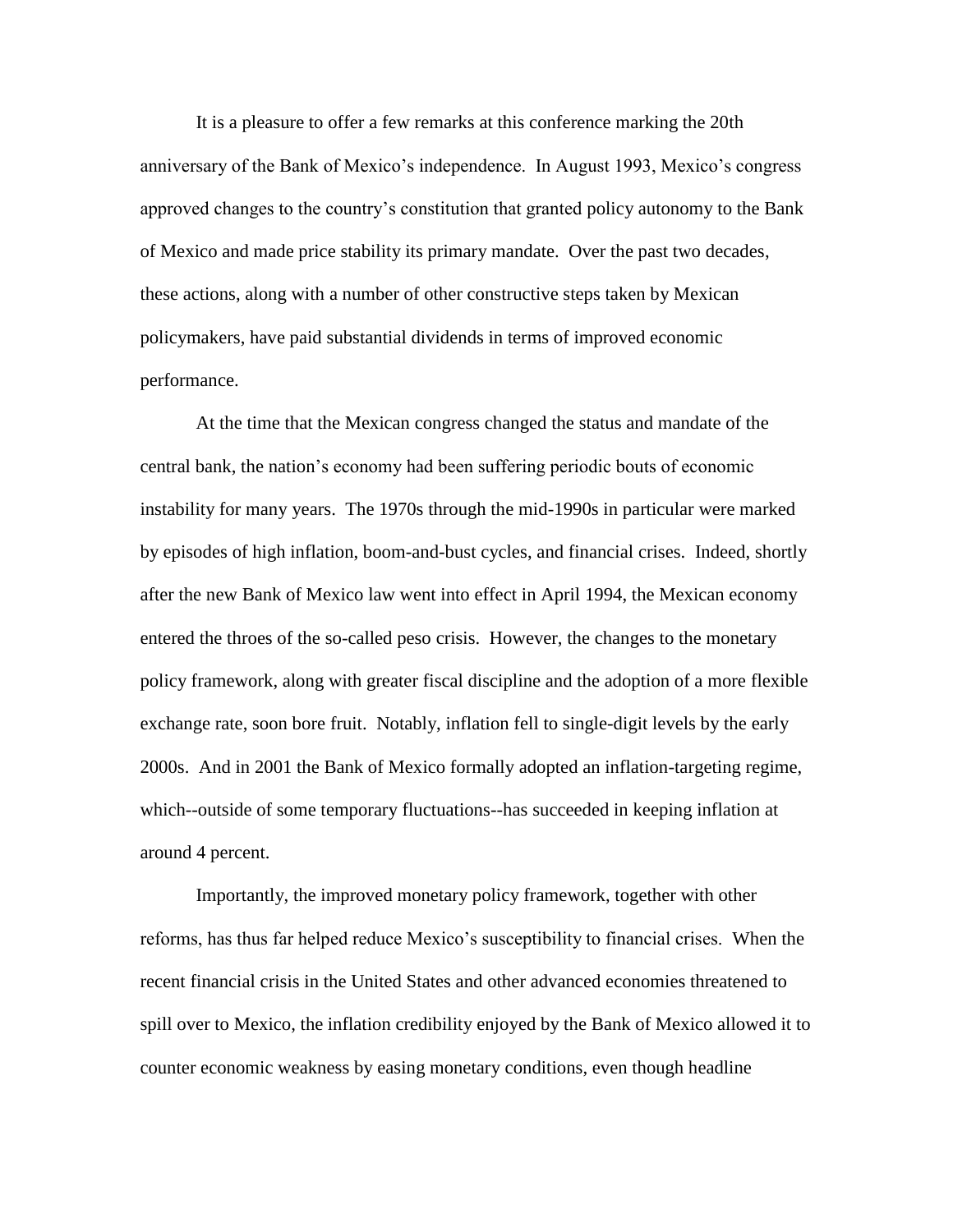inflation was running above its target range at the time. The Bank's rate cuts helped stabilize the economy, and Mexican output returned to its pre-crisis level by late 2010. Strong countercyclical policy actions of this type were unlikely to have been feasible in Mexico a few decades ago; with little in the way of inflation-fighting credibility and an immature financial sector, the monetary authority in earlier years was often forced to respond to a crisis by tightening monetary conditions, rather than loosening them, in an effort to limit capital flight, exchange rate depreciation, and increases in inflation.

Of course, we should not be surprised that central bank independence has contributed to Mexico's improved macroeconomic stability over the past two decades. A broad consensus among economists--supported by considerable empirical evidence- holds that a central bank's credibility and effectiveness are enhanced when it is able to make monetary policy based on its assessment of what is in the economy's long-run interest rather than in response to short-term political pressures. The benefits of a sound monetary framework are further enhanced when combined with good fiscal, regulatory, and trade policies.

As you probably know, the Federal Reserve is also celebrating an anniversary this year--the centennial of its founding. Like the Bank of Mexico, the Federal Reserve is an independent central bank, and, as in the case of the Bank of Mexico, that independence has evolved and gradually strengthened over time. For example, in the early years following the Fed's founding in 1913, the Secretary of the Treasury and the Comptroller of the Currency served on the Federal Reserve Board, an arrangement that only changed in the 1930s when the Fed underwent significant structural reforms. The Federal Reserve was also less than fully independent during and just after World War II, when it agreed to

 $-2-$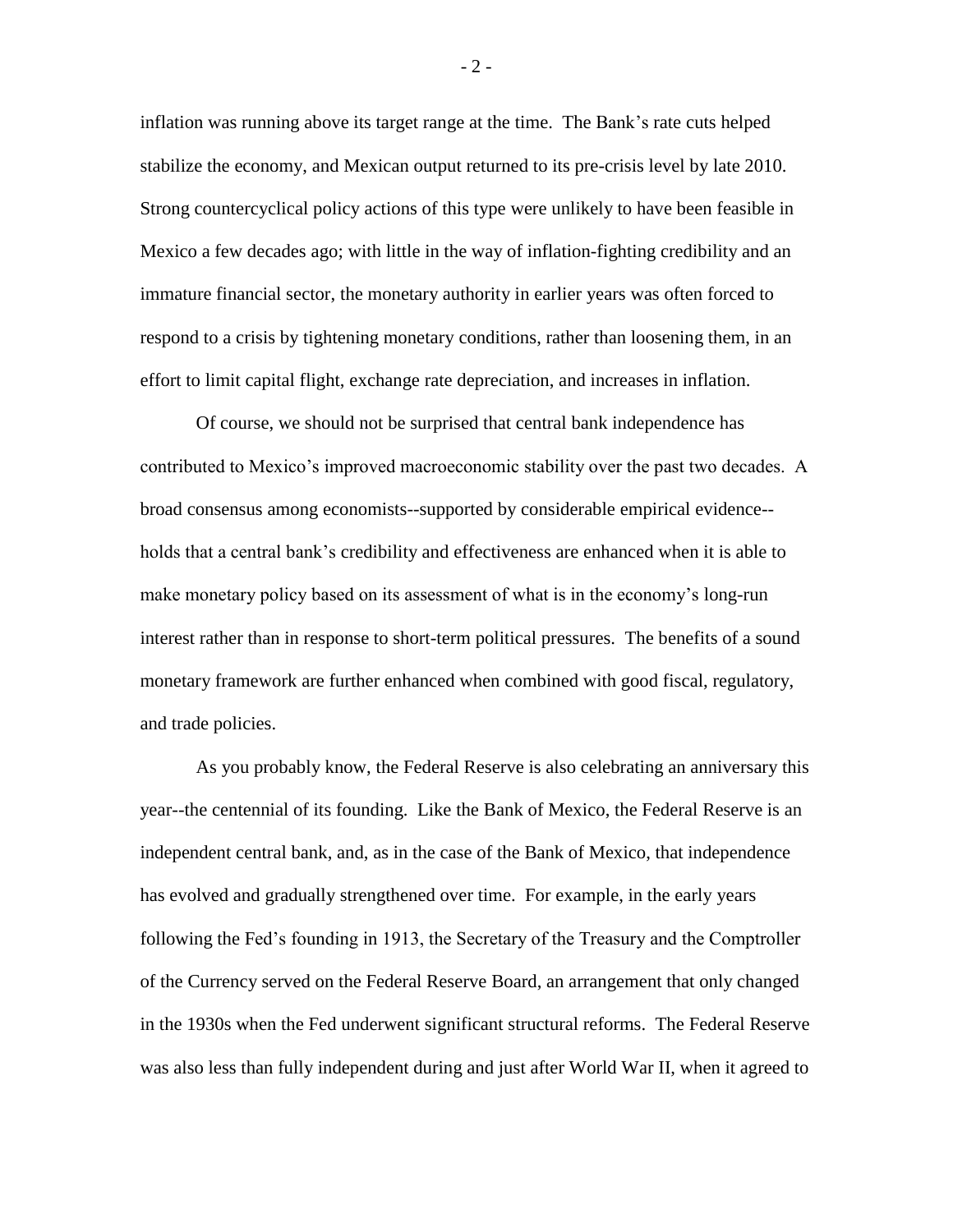keep Treasury yields at low levels to reduce the cost of financing wartime deficits. After the war, as inflation pressures rose, Federal Reserve policymakers wanted to return to independent rate setting, but the Treasury demurred, hoping to keep the cost of servicing the national debt low. The conflict was resolved in 1951 through the Treasury-Fed Accord, an agreement that reestablished the Federal Reserve's ability to set rates as dictated by the needs of the broader economy. During the 1980s, under the leadership of Chairman Paul Volcker, the Fed further established its credibility and independence by taking the necessary steps to bring inflation under control. As in Mexico, the benefits of central bank independence in the United States have included low inflation, well-anchored inflation expectations, and increased policy credibility, which contribute to a more stable overall economic environment. Indeed, during the recent financial crisis and the ensuing recession, the Fed has been able to take aggressive monetary policy actions to help stabilize the economy without dislodging longer-term inflation expectations.

We should recognize, though, that in democratic societies, central bank independence must be accompanied by accountability to the public and its representatives. In this regard, transparency is key. To ensure appropriate accountability, while also making monetary policy more effective, central banks in the United States, Mexico, and around the world have worked hard to increase their transparency over the past 20 years or so. For example, in the United States, the Fed's policymaking arm, the Federal Open Market Committee, releases a statement after each meeting explaining its decisions and reporting the vote, publishes detailed minutes three weeks after each meeting, and provides a quarterly summary of Committee participants' economic and

- 3 -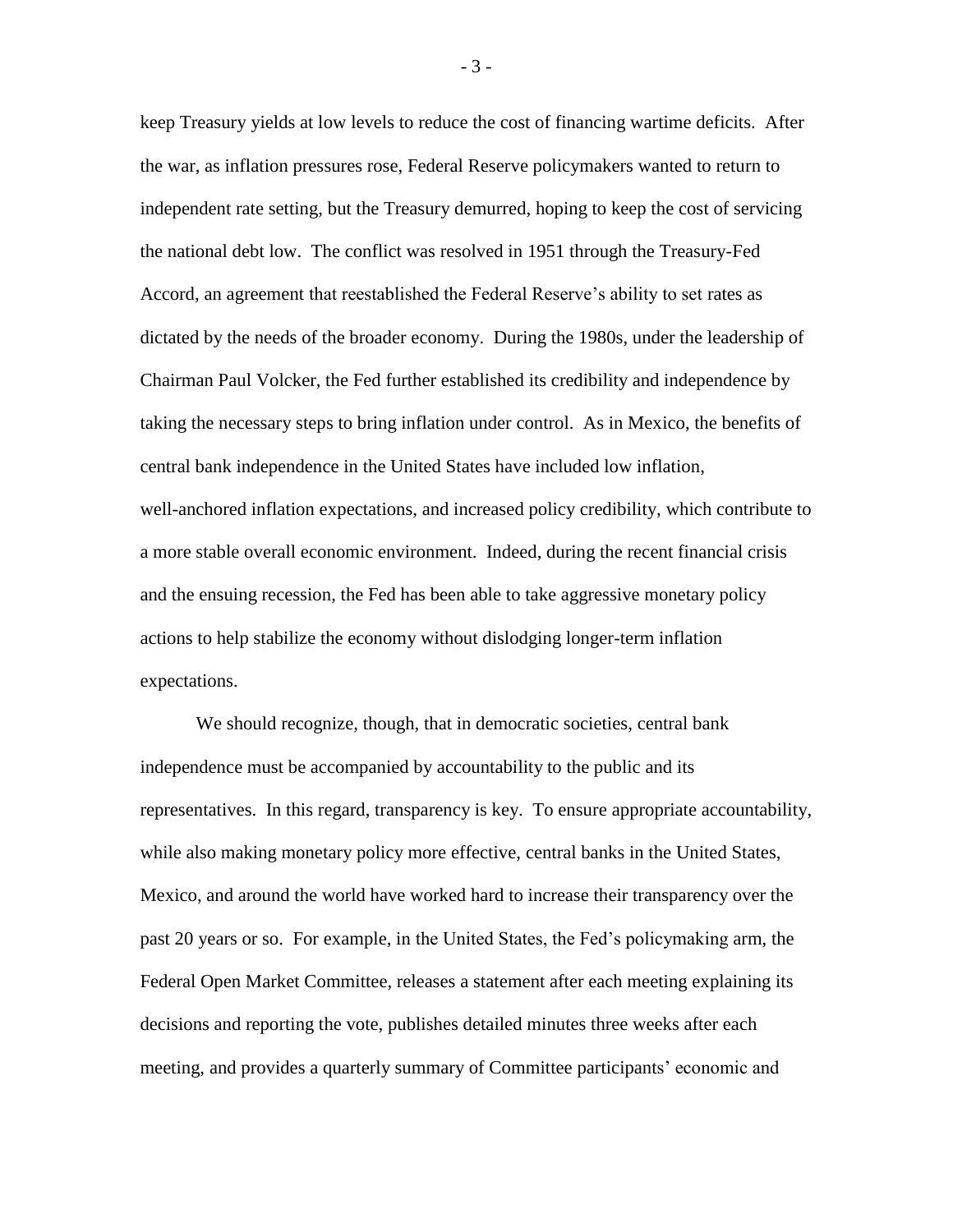policy projections. My colleagues on the Board and I often testify before congressional committees, we speak regularly in public, and I hold news conferences four times a year. The Bank of Mexico has likewise significantly increased its transparency since becoming independent, through steps including the adoption of a target range for inflation, the regular publication of inflation reports and policy statements, and the timely release of minutes following each policy meeting.

The economies of the United States and Mexico not only have in common independent central banks, they are also closely tied by geography and history. The United States is by far Mexico's largest trading partner, accounting for about two-thirds of Mexican merchandise trade. In turn, Mexico accounts for about one-eighth of U.S. foreign trade, thereby ranking, along with Canada and China, among our three largest trading partners. In addition, remittances coming from Mexican workers in the United States benefit the Mexican current account and are a welcome source of income for many Mexican families.

The strong links between our economies have led to close cooperation between our central banks. An example is the bilateral currency swap arrangement between the Federal Reserve and the Bank of Mexico that was set up during the global financial crisis. This swap line was one of 14 that the Fed established with foreign central banks around the world. These swap arrangements proved their value as they helped alleviate dollar funding pressures, reduce interbank borrowing rates, and calm market fears during some of the worst phases of the crisis. The swap line with Mexico was in addition to a line established in 1994 along with the North American Free Trade Agreement. The Federal Reserve and the Bank of Mexico also work closely together--and with other central

 $-4-$